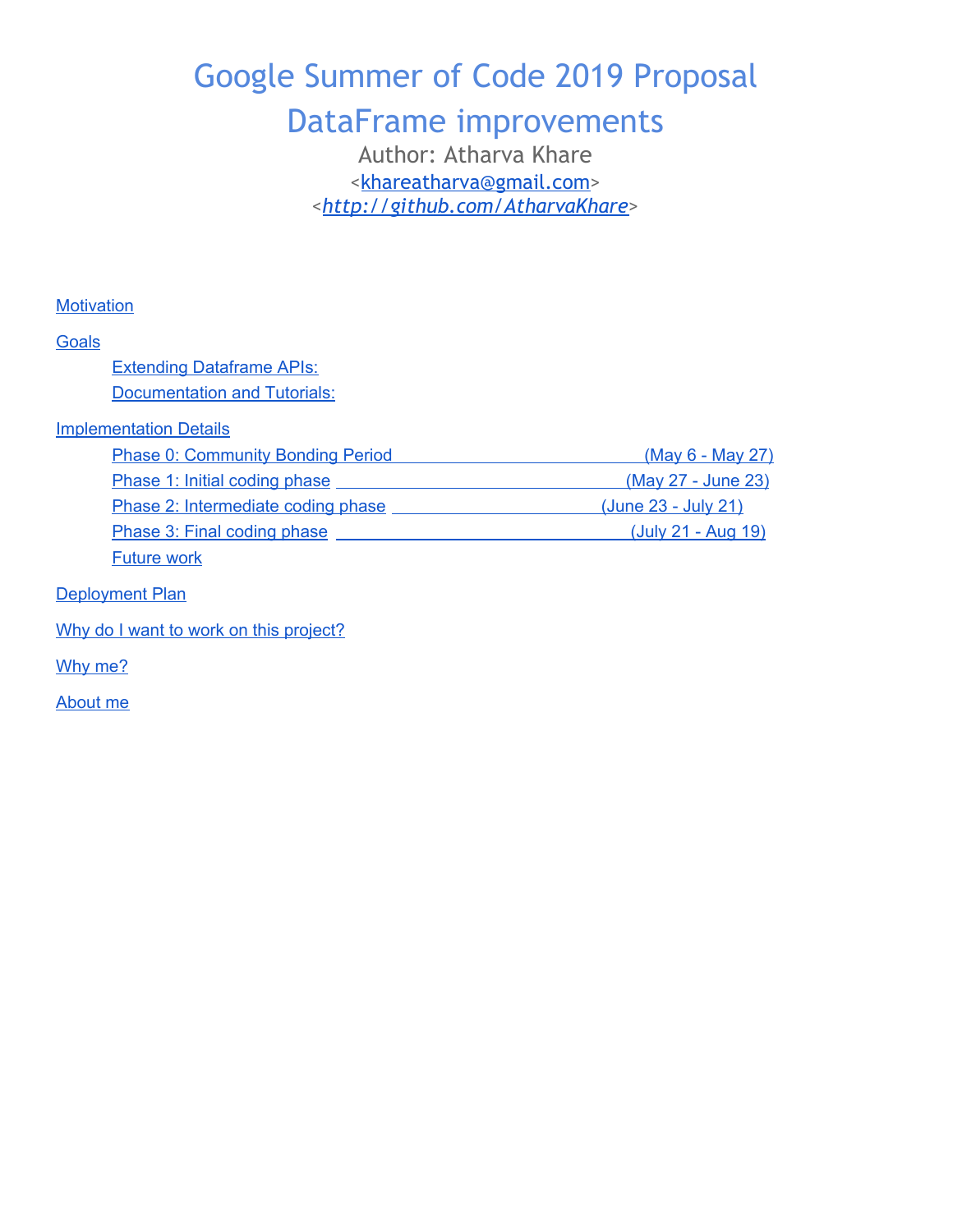## <span id="page-1-0"></span>Motivation

DataFrames were introduced in GSOC 2017 and the library has grown since then. However, it is missing advanced features (as found in pandas python library) which make it easy to manipulate data through a easy-to-use API. Features such as joins, multiple export options, handling missing data, applying blocks on dataframes, additional mathematical operators will make use of the library easier.

Additionally, having a easy-to-lookup documentation and tutorials on popular datasets will help make the user comfortable with the API.

This project aims at improving functionality of the dataframe objects along with improving the documentation associated with it.

### <span id="page-1-1"></span>Goals

### <span id="page-1-2"></span>Extending Dataframe APIs:

- 1. Adding import/export to JSON format
- 2. Adding additional operators:
	- a. >, <, >=, <=, ==
	- b. Mod operator
	- c. Pow operator
- 3. Merging dataframes and dataseries:
	- a. Left join, Right join, Inner join
- 4. Handling missing data:
	- a. dropping nil rows
	- b. Filing nil cells with uniform value
	- c. Filing "NA/Null/nil/?" cells with dictionary values
	- d. Interpolate [mean, median, mode, 0, initialValue(same as b)]
- 5. Adding mathematical operations on DF and DS:
	- a. Correlation (pearson, spearman, kendall)
	- b. Count (non-NA elements in a frame/series)
	- c. Covariance
	- d. Cumulative [min, max, product, sum]
	- e. Clip [lower/upper] (floor/ceiling function)
- 6. Toy dataset fetcher

#### <span id="page-1-3"></span>Documentation and Tutorials:

- 1. Adding additional tests for [CsvReader](https://github.com/PolyMathOrg/DataFrame/issues/65)
- 2. Tutorials on analysis carried out on toy datasets
- 3. Adding examples and documentations strings
- 4. Host tutorials and documentation as html and make it SEO-friendly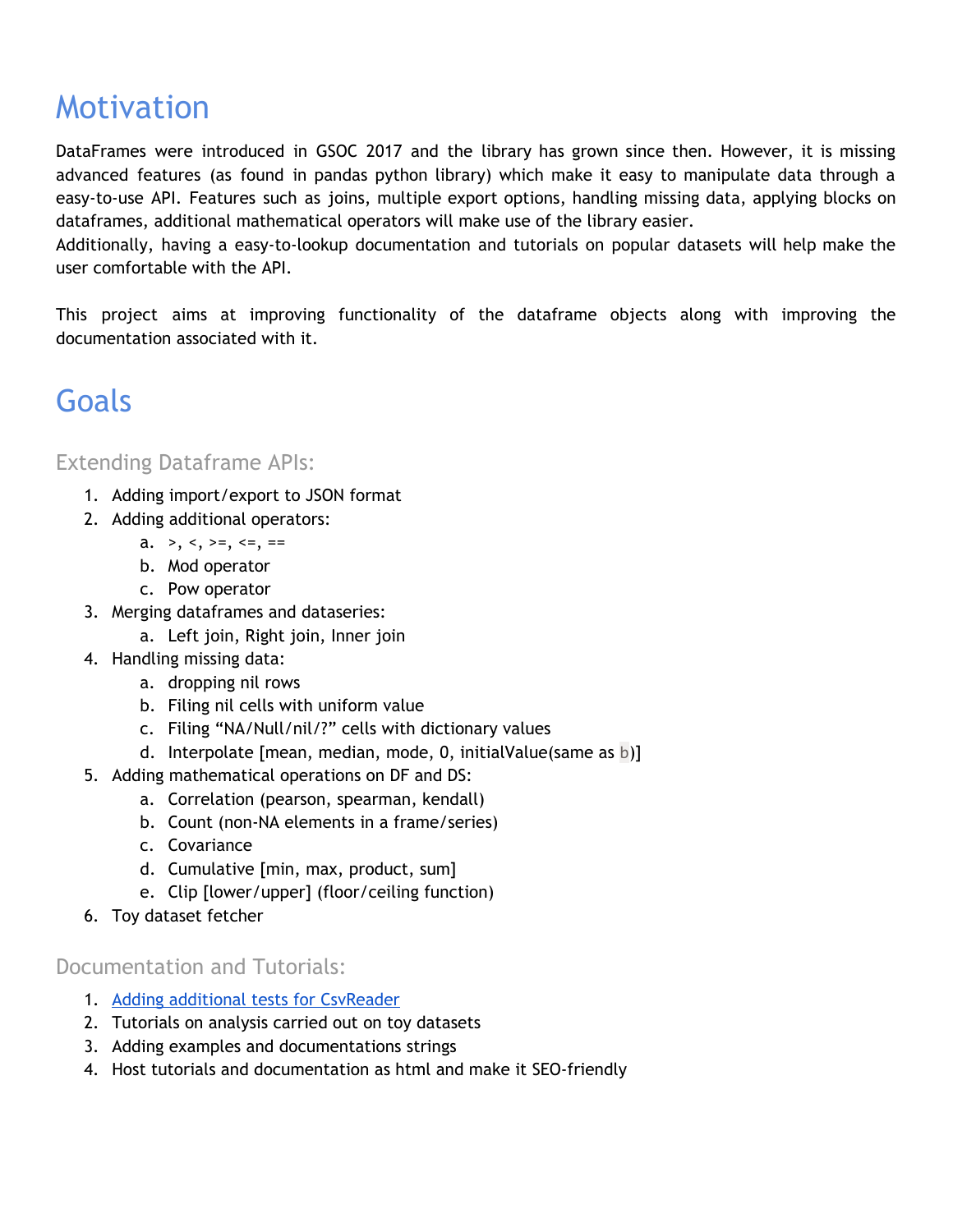## <span id="page-2-0"></span>Implementation Details

Implementation will be carried out in four phases; one in community bonding period and three aligned with the evaluations.

<span id="page-2-1"></span>Phase 0: Community Bonding Period *(May 6 - May 27)*

I would like to spend this time on improving the proposal's details by incorporating feedbacks of the community along with getting familiar with the codebase.

Adding examples and documentation strings on existing APIs will be done in this period.

Deliverables:

- 1. Fix [Issue#48,](https://github.com/PolyMathOrg/DataFrame/issues/48) [Issue#23](https://github.com/PolyMathOrg/DataFrame/issues/23).
- 2. Plan platform for API pages (eg:  $Pillar \rightarrow HTML \rightarrow Github Pages$ )

<span id="page-2-2"></span>Phase 1: Initial coding phase *(May 27 - June 23)*

DataFrameJsonReader and DataFrameJsonWriter will be implemented first, along with its tests. I might use the NeoJson library to read to/from files. Along with these classes, an example demonstrating use of these, preferably using Zinc library to fetch JSON from an internet API [\(Booklet](https://github.com/SquareBracketAssociates/Booklet-DataFrame/issues/1) Issue#1)

Operators like  $>$ ,  $\lt$ ,  $>$ =,  $\lt$ =, ==, mod, pow will be extension to the current +, -,  $*$ , / operators, and help perform actions such as:

```
a := DataSeries withValues: \#(1\ 2\ 3\ 4) name: \#a.
Transcript show: a < 3.
```
a DataSeries(1->true 2->true 3->false 4->false)

APIs for merging of dataframes will also be done in this phase.

Deliverables:

- 1. JSON read/write capabilities
- 2. Adding Boolean operators >, <, >=, <=, == and arithmetic operators mod, pow
- 3. Left join, Right join, Inner join between dataframes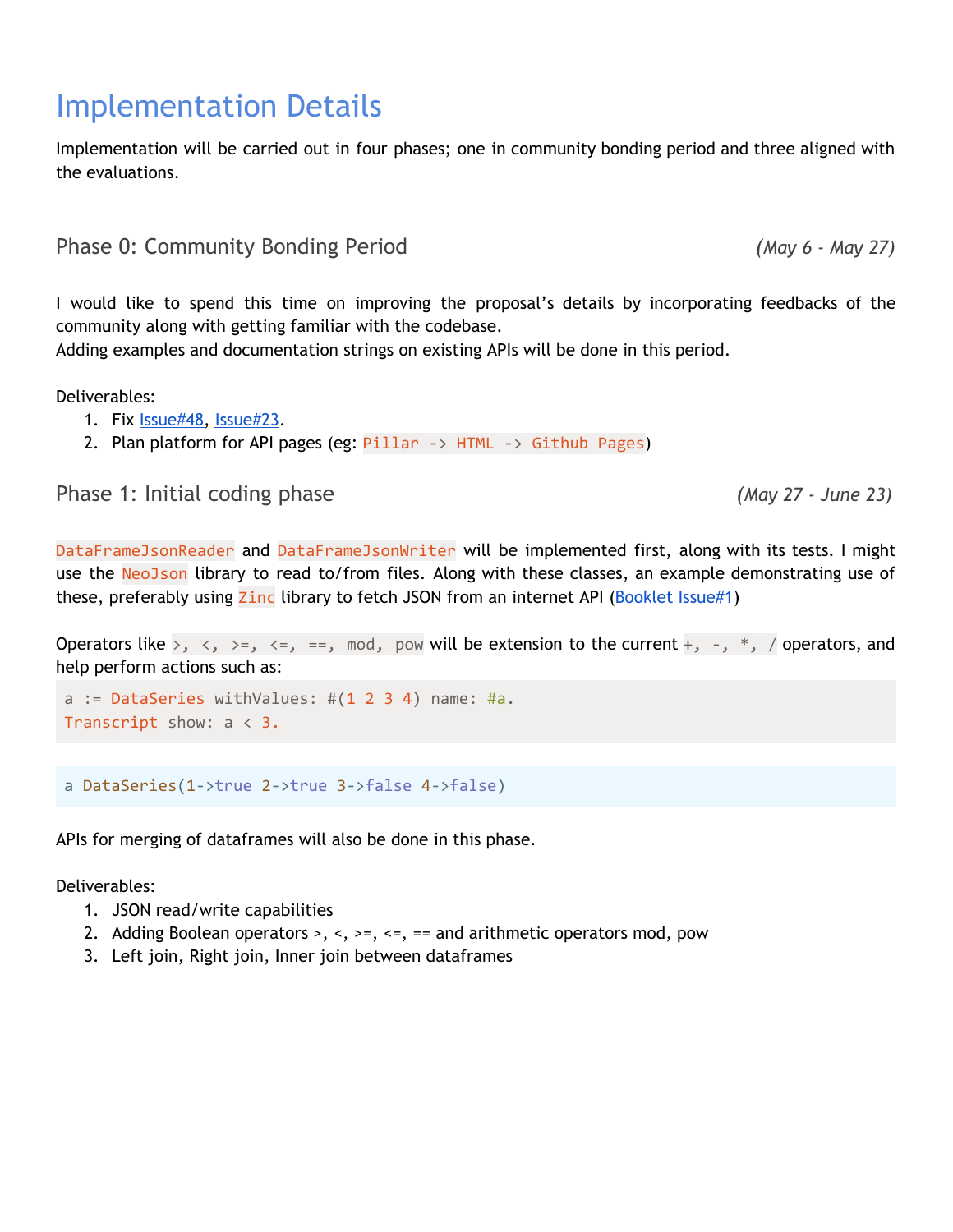<span id="page-3-0"></span>I would like to dedicate this phase primarily to make the library capable of handling missing data. The library will be capable of:

```
df dropNull.
df series fillNullWithValue: 0.
df fillNullWithDictionary: <Dict>.
df fillNaWithMean.
df fillNaWithMedian.
df fillNaWithMode.
```
Next will be capability to handle missing data while initialization. As described in *Issue#21*, the library will be capable to handle cases like the following:

```
DataFrame fromRows: #(
    (1 \ 2 \ 3)(4 5).
```
After this has been complete, it should work with DataFrameTypeDetector. [Issue#66](https://github.com/PolyMathOrg/DataFrame/issues/66) [Issue#14](https://github.com/PolyMathOrg/DataFrame/issues/14)

In the remaining week, correlation methods along with test cases and examples will be implemented.

Deliverables:

- 1. Handling null values of dataframe/series
- 2. Initializing incomplete dataframe with null values
- 3. Compatibility with DataFrameTypeDetector
- 4. Correlation methods along with documentation

<span id="page-3-1"></span>Phase 3: Final coding phase *(July 21 - Aug 19)*

Implementation of Clip(floor/ceiling functions), Count(CountNulls), Covariance and Cumulative transformations will be done in the first week.

Next, I'll focus on recreating functionality similar to sklearn.datasets.load\_xyz():

```
iris := Datasets loadIris.
```
Tests to ensure correct retrieval of datasets will be written, along with examples.

The remaining days will be spent on writing tutorials on toy datasets as well as datasets requested by the community.

The existing documentation will be copied to the choice of delivery decided in Phase 0 (such as pillar), and might be hosted on Github Pages.

The following future work will be carried on if time permits.